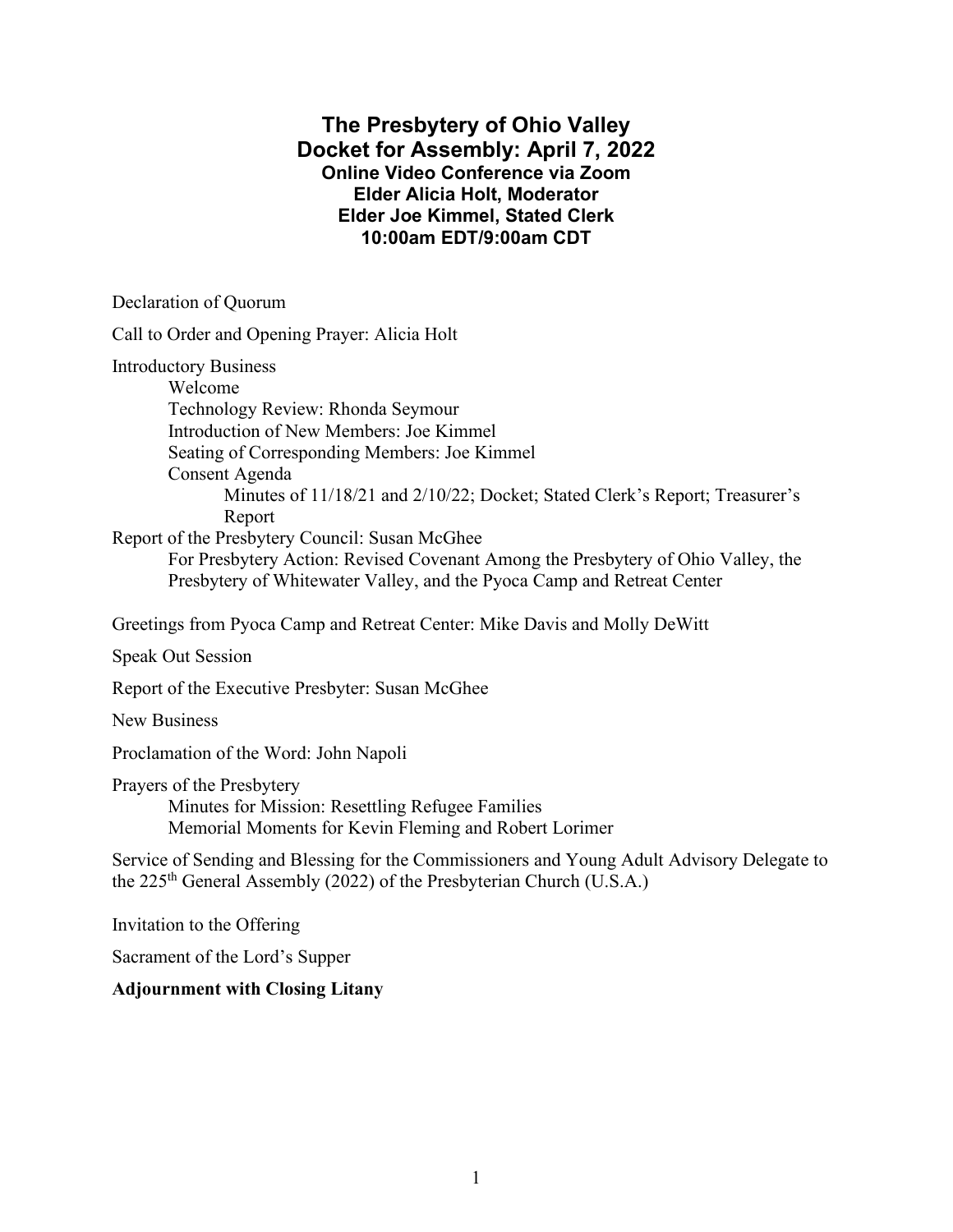## **Stated Clerk's Report**

Elder Joe Kimmel

- A. **Deaths.** The Presbytery notes the deaths of the Rev. Kevin Scott Fleming, Evansville First, on February 12, 2022, and of the Rev. Robert Eugene Lorimer, Honorably Retired, on March 5, 2022.
- B. **Ministers Received and Transferred** since Fall 2021:
	- Received: Roger Veliquette from Mid-Kentucky Presbytery
	- Dismissed: None

| Anniversary | Church                            | <b>Founded</b> |  |  |  |
|-------------|-----------------------------------|----------------|--|--|--|
| 220         | Vincennes, Indiana                |                |  |  |  |
| 200         | Rockville, Memorial               | 01/01/1822     |  |  |  |
| 195         | Cayuga, Cayuga                    | 01/01/1827     |  |  |  |
| 185         | Mount Vernon, First               | 01/01/1837     |  |  |  |
| 170         | Montezuma, First                  | 04/18/1852     |  |  |  |
| 165         | Sullivan, First                   | 08/01/1857     |  |  |  |
| 190         | Scipio, Scipio                    | 08/04/1832     |  |  |  |
| 205         | North Vernon, Graham              | 08/10/1817     |  |  |  |
| 205         | Salem, Salem                      | 08/14/1817     |  |  |  |
| 150         | Evansville, First Avenue          | 09/27/1872     |  |  |  |
| 60          | Clinton, United                   | 11/07/1962     |  |  |  |
| 125         | Princeton, Fairview               | 11/21/1897     |  |  |  |
| 205         | New Albany, St John United        | 12/17/1817     |  |  |  |
| 55          | Elizabeth, Church of the Covenant | 12/31/1967     |  |  |  |
| 40          | Vincennes, Upper Indiana          | 12/31/1982     |  |  |  |

#### **C. Churches celebrating 5-year incremental anniversaries in 2022 include:**

- D. **Churches in Closing Process** (also refer to Council Report): Royal Oak, Grace, Grammer, Bethany (Spencer)
- E. **Business Entity Reports Reminder:** Clerks of each Session complete/update their Church's Business Entity Reports with the Indiana Secretary of State's website every other year. Please check to see whether this is the year for your needed update. Look up your church's status at: <https://bsd.sos.in.gov/publicbusinesssearch>

## F. **Remaining Assembly dates for 2022**:

- **Saturday, August 13.** Currently planned to be a hybrid meeting -- scheduled for Bloomington First.
- **Thursday, November 17.** Location to be determined.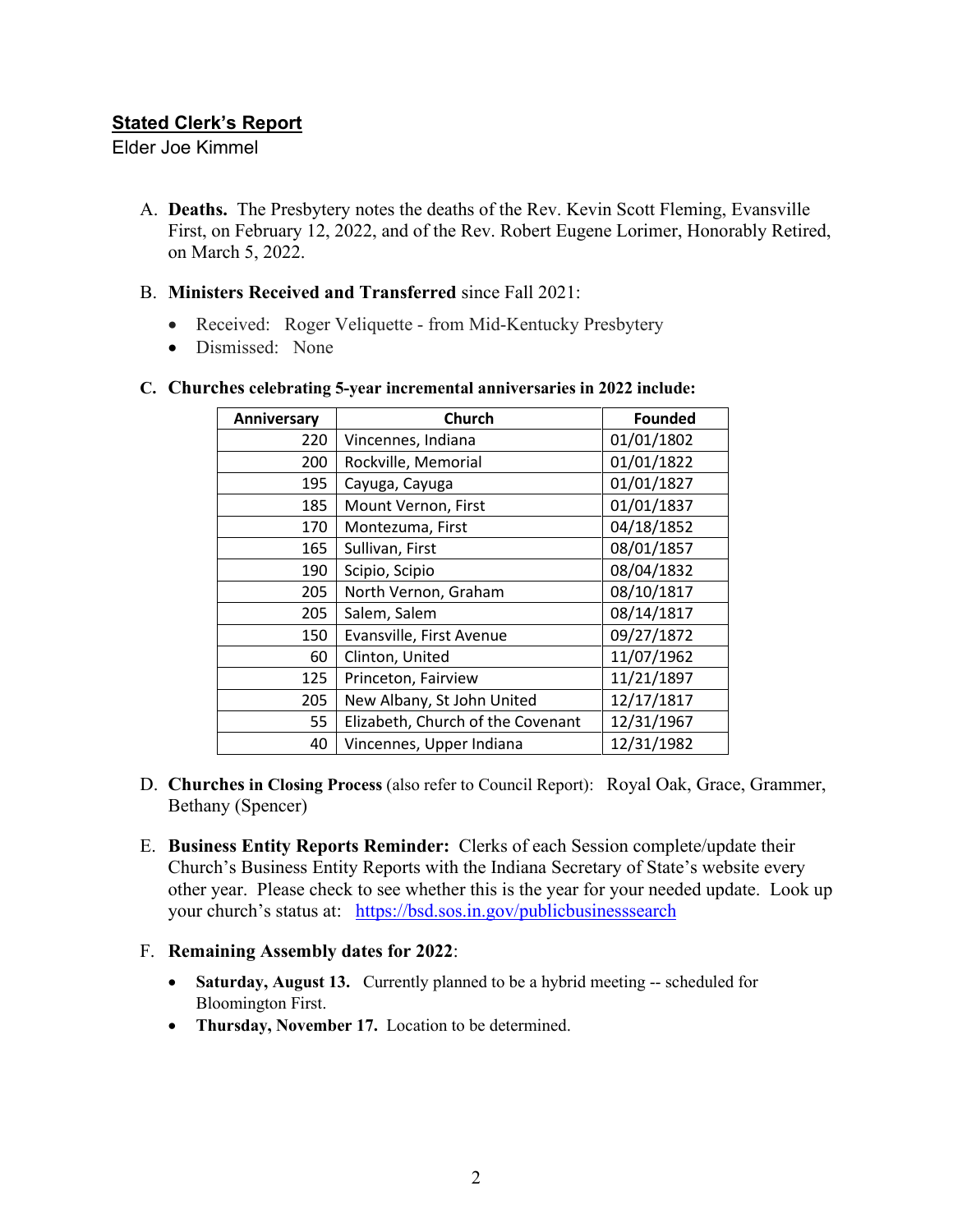# **Treasurer's Report**

Elder Jean Brown

#### Presbytery of Ohio Valley, Inc.

Condensed Statement of Revenues and Expenses (Actual vs Budget) January 1, 2021 through December 31, 2021

|                                                    | Jan - Dec 2021  | Annual          |
|----------------------------------------------------|-----------------|-----------------|
|                                                    | <b>Actual</b>   | <b>Budget</b>   |
| <b>Revenue</b>                                     |                 |                 |
| <b>Per Capita</b>                                  | \$<br>210,353   | \$<br>226,688   |
| <b>Shared Giving (Unified Mission)</b>             | 69,919          | 85,000          |
| <b>Contributions</b>                               | 2,200           | 5,500           |
| <b>Unrestricted Invest Inc &amp; Trans</b>         | 10,000          | 10,000          |
| <b>Restricted Invest Inc &amp; Trans</b>           | 79,000          | 79,000          |
|                                                    | 371,472         | 406,188         |
| <b>Expense</b>                                     |                 |                 |
| <b>Staff Expense</b>                               | 253,170         | 252,649         |
| <b>Ecclesiastical Expense</b>                      | 76,781          | 76,044          |
| <b>Meeting Expense</b>                             | 228             | 6,100           |
| <b>Administration &amp; Office Expense</b>         | 43,932          | 36,500          |
| <b>Program Expense</b>                             | 26,850          | 35,100          |
| <b>Total Expense</b>                               | 400,961         | 406,393         |
| <b>Net Surplus/(Deficit)</b>                       | \$<br>(29, 489) | \$<br>(205)     |
|                                                    |                 |                 |
| <b>Fund Balances</b>                               |                 |                 |
| As of December 31, 2021                            |                 |                 |
| <b>Church Legacy Funds</b>                         |                 | 933,935         |
| <b>Monroe City Fund</b>                            |                 | 177,892         |
| <b>Brown Trust</b>                                 |                 | 35,350          |
| <b>Charlie Pye Fund for Excellence in Ministry</b> |                 | 118,249         |
| <b>Restricted Funds (Specific Use)</b>             |                 | 42,669          |
| <b>Undesignated Net Assets</b>                     |                 | 1,330,647       |
|                                                    |                 | \$<br>2,638,742 |

**If you would like a detailed statement or any other additional information, please contact Jean Brown at (866) 344-7853 or at jean@presbyteryov.org**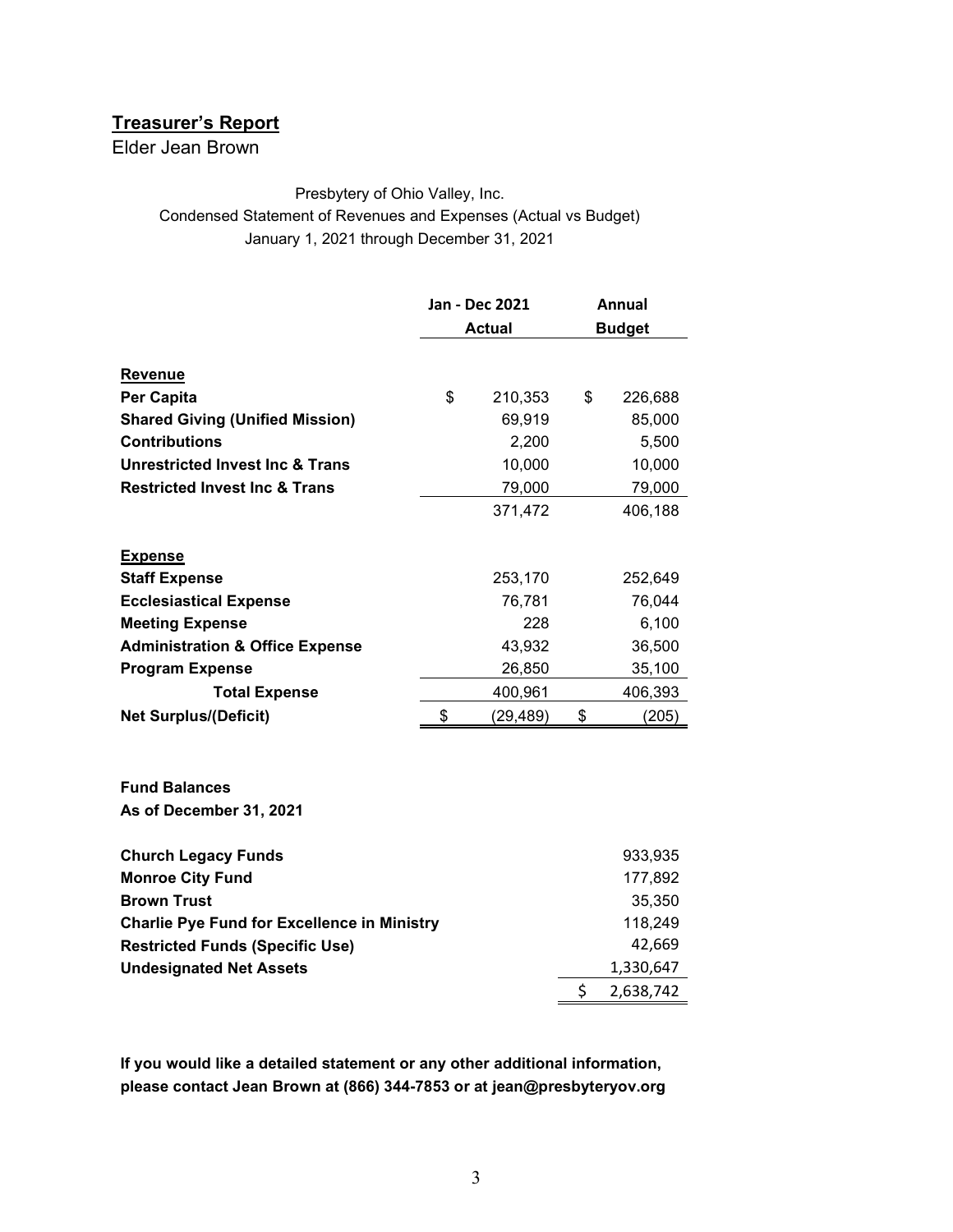| 2021 Per Capita     | 44                           |                |            | <b>Received</b> |        |
|---------------------|------------------------------|----------------|------------|-----------------|--------|
|                     |                              |                | 2021       | as of           | $\%$   |
|                     |                              | <b>Members</b> | Per Capita | 12/31/2021      | Paid   |
| <b>Bedford</b>      | First                        | 94             | 4,136      | 4,136           | 100.0% |
| Bloomfield          | First                        | 67             | 2,948      | 2,948           | 100.0% |
| Bloomington         | First                        | 386            | 16,984     | 16,984          | 100.0% |
| Bloomington         | United                       | 62             | 2,728      | 2,728           | 100.0% |
| Boonville           | Hemenway Memorial            | 106            | 4,664      | 4,664           | 100.0% |
| <b>Brazil</b>       | First                        | 224            | 9,856      | 9,856           | 100.0% |
| Brownstown          | Brownstown                   | 29             | 1,276      | 1,276           | 100.0% |
| Canaan              | Jefferson                    | 12             | 528        |                 | 0.0%   |
| Cayuga              | Cayuga                       | 25             | 1,100      | 1,100           | 100.0% |
| Central             | <b>Valley City</b>           | 24             | 1,056      | 1,056           | 100.0% |
| Charlestown         | Community                    | 24             | 1,056      | 1,056           | 100.0% |
| Clarksville         | Grace                        | $\overline{4}$ | 176        |                 | 0.0%   |
| Clinton             | United                       | 34             | 1,496      | 1,496           | 100.0% |
| Columbus            | Fairlawn                     | 91             | 4,004      | 4,004           | 100.0% |
| Columbus            | First                        | 444            | 19,536     | 19,536          | 100.0% |
| Corydon             | Corydon                      | 78             | 3,432      | 3,432           | 100.0% |
| Dale                | Dale                         | 39             | 1,716      | 1,716           | 100.0% |
| Elizabeth           | Church of the Covenant       | 38             | 1,672      |                 | 100.0% |
| Evansville          |                              | 327            |            | 1,672           | 100.0% |
| Evansville          | Eastminster                  | 294            | 14,388     | 14,388          | 100.0% |
|                     | First                        |                | 12,936     | 12,936          |        |
| Evansville          | <b>First Avenue</b>          | 32             | 1,408      |                 | 0.0%   |
| Evansville          | Immanuel                     | 33             | 1,452      |                 | 0.0%   |
| Farmersburg         | First                        | 15             | 660        | 660             | 100.0% |
| Fort Branch         | First                        | 64             | 2,816      | 1,400           | 49.7%  |
| Grammer             | Grammer                      | 12             | 528        | 528             | 100.0% |
| Greencastle         | Greencastle                  | 110            | 4,840      | 4,840           | 100.0% |
| Hanover             | Hanover                      | 53             | 2,332      | 2,332           | 100.0% |
| Henryville          | Community                    | 39             | 1,716      | 1,716           | 100.0% |
| Henryville          | Mount Lebanon                | 21             | 924        | 924             | 100.0% |
| Jeffersonville      | First                        | 191            | 8,404      | 8,404           | 100.0% |
| Laconia             | Rehoboth                     | 55             | 2,420      | 2,420           | 100.0% |
| Laconia             | United                       | 14             | 616        | 616             | 100.0% |
| Leavenworth         | Community                    | 45             | 1,980      | 204             | 10.3%  |
| Lexington           | Lexington                    | 67             | 2,948      | 2,948           | 100.0% |
| Livonia             | United                       | 45             | 1,980      | 1,980           | 100.0% |
| Madison             | Madison                      | 130            | 5,720      | 5,720           | 100.0% |
| Madison             | Smyrna-Monroe                | 6              | 264        | 264             | 100.0% |
| Martinsville        | First                        | 57             | 2,508      | 2,508           | 100.0% |
| Mitchell            | Mitchell                     | 53             | 2,332      | 2,332           | 100.0% |
| Montezuma           | First                        | 21             | 924        | 924             | 100.0% |
| <b>Mount Vernon</b> | First                        | 54             | 2,376      | 2,376           | 100.0% |
| Nabb                | Nabb                         | 12             | 528        | 528             | 100.0% |
| Nashville           | <b>Brn County Fellowship</b> | 42             | 1,848      | 1,848           | 100.0% |
| New Albany          | <b>Mount Tabor</b>           | 81             | 3,564      | 3,564           | 100.0% |
| New Albany          | St. John United              | 164            | 7,216      | 1,257           | 17.4%  |
| New Washington      | <b>Trinity United</b>        | 25             | 1,100      | 616             | 56.0%  |
| North Vernon        | Graham                       | 14             | 616        | 616             | 100.0% |
| Paoli               | First                        | 33             | 1,452      | 1,452           | 100.0% |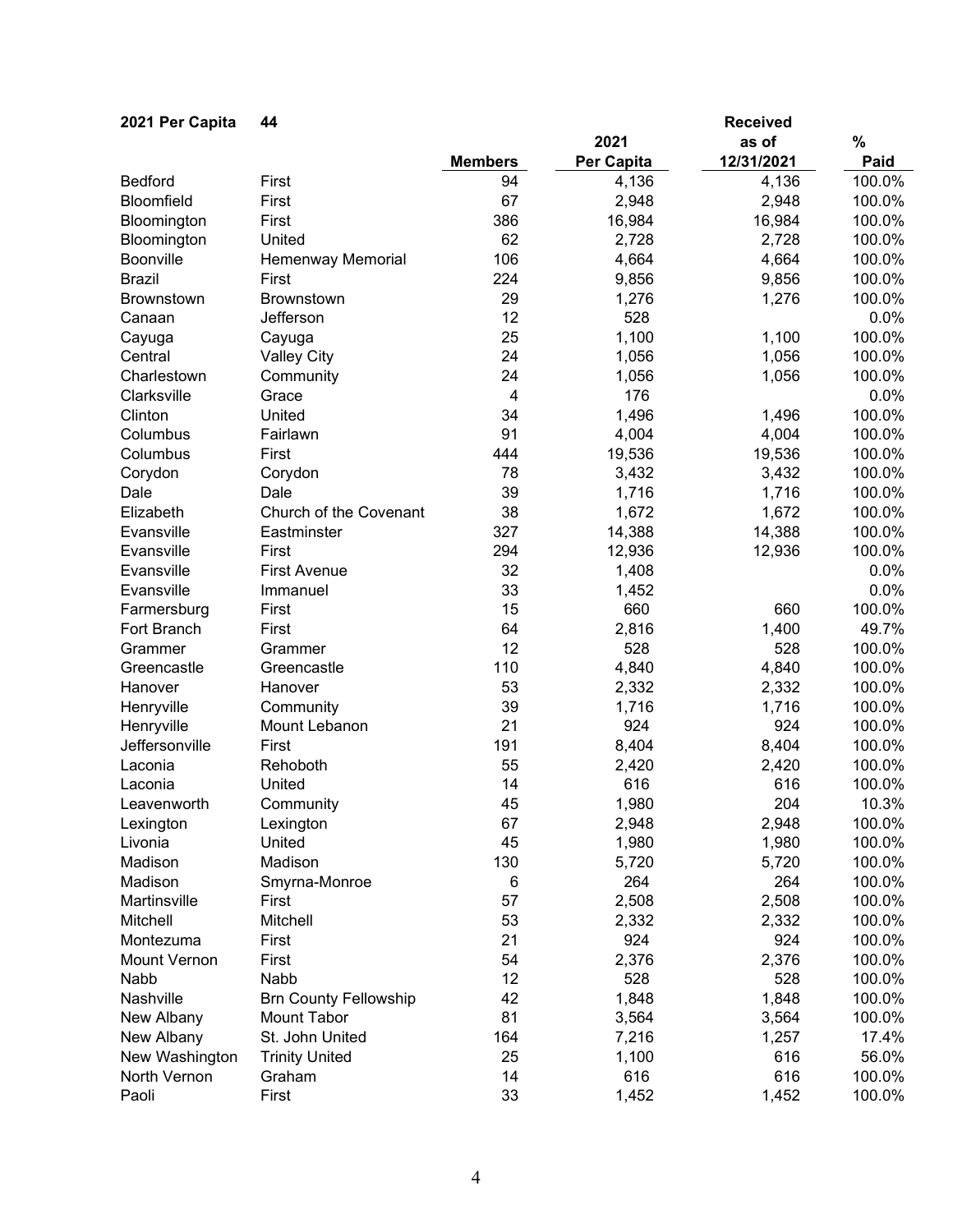| 2021 Per Capita    | 44                  |                |              | <b>Received</b> |        |
|--------------------|---------------------|----------------|--------------|-----------------|--------|
|                    |                     |                | 2021         | as of           | $\%$   |
|                    |                     | <b>Members</b> | Per Capita   | 12/31/2021      | Paid   |
| Patoka             | Patoka              |                | 308          | 308             | 100.0% |
| Patoka             | <b>Union Bethel</b> | 9              | 396          | 396             | 100.0% |
| Petersburg         | <b>Main Street</b>  | 55             | 2,420        | 2,420           | 100.0% |
| Princeton          | Fairview            | 53             | 2,332        | 2,332           | 100.0% |
| Princeton          | Princeton           | 75             | 3,300        | 3,300           | 100.0% |
| Roachdale          | Roachdale           | 36             | 1,584        | 1,584           | 100.0% |
| Rockville          | Memorial            | 22             | 968          | 968             | 100.0% |
| Salem              | Salem               | 64             | 2,816        | 2,816           | 100.0% |
| Scipio             | Scipio              | 28             | 1,232        | 1,232           | 100.0% |
| Scottsburg         | First               | 41             | 1,804        | 1,804           | 100.0% |
| Seymour            | First               | 110            | 4,840        | 4,840           | 100.0% |
| Spencer            | Bethany             | 12             | 528          |                 | 0.0%   |
| Spencer            | Spencer             | 68             | 2,992        | 2,992           | 100.0% |
| Sullivan           | First               | 82             | 3,608        | 3,608           | 100.0% |
| <b>Terre Haute</b> | Central             | 223            | 9,812        | 9,812           | 100.0% |
| <b>Terre Haute</b> | Unity               | 82             | 3,608        | 3,608           | 100.0% |
| Vernon             | Vernon              | 10             | 440          |                 | 0.0%   |
| Vevay              | Caledonia           | 4              | 176          |                 | 0.0%   |
| Vincennes          | Bethany             | 13             | 572          | 572             | 100.0% |
| Vincennes          | Indiana             | 100            | 4,400        | 2,100           | 47.7%  |
| Vincennes          | South Side          | 7              | 308          | 308             | 100.0% |
| Vincennes          | Upper Indiana       | 90             | 3,960        | 3,960           | 100.0% |
| Washington         | Westminster         | 71             | 3,124        | 3,124           | 100.0% |
|                    |                     | 5152           | \$226,688.00 | \$210,045.00    | 92.7%  |

# **Shared Mission 2021**

|                   |                    |         |       | Received as of December 31, 2021 |            |              |
|-------------------|--------------------|---------|-------|----------------------------------|------------|--------------|
|                   |                    | Pledged | GA    | Synod                            | <b>POV</b> | Total        |
| <b>Bedford</b>    | First              |         |       |                                  |            | $\mathbf{0}$ |
| <b>Bloomfield</b> | First              |         | 210   | 70                               | 420        | 700          |
| Bloomington       | First              |         |       |                                  | 2,625      | 2,625        |
| Bloomington       | Korean             |         |       |                                  | 1,000      | 1,000        |
| Bloomington       | United             |         |       |                                  |            | 0            |
| <b>Boonville</b>  | Hemenway Memorial  |         | 9     | 3                                | 18         | 30           |
| Brazil            | First              |         | 270   | 90                               | 540        | 900          |
| <b>Brownstown</b> | <b>Brownstown</b>  |         |       |                                  |            | 0            |
| Canaan            | Jefferson          |         |       |                                  |            | 0            |
| Cayuga            | Cayuga             |         |       |                                  |            | 0            |
| Central           | <b>Valley City</b> |         |       |                                  |            | $\Omega$     |
| Charlestown       | Community          |         |       |                                  |            | 0            |
| Clarksville       | Grace              |         |       |                                  |            | $\Omega$     |
| Clinton           | United             |         | 225   | 75                               | 450        | 750          |
| Columbus          | Fairlawn           |         | 945   | 315                              | 1,890      | 3,150        |
| Columbus          | First              |         | 4,349 | 3,450                            | 20,697     | 28,495       |
| Corydon           | Corydon            |         |       |                                  |            | 0            |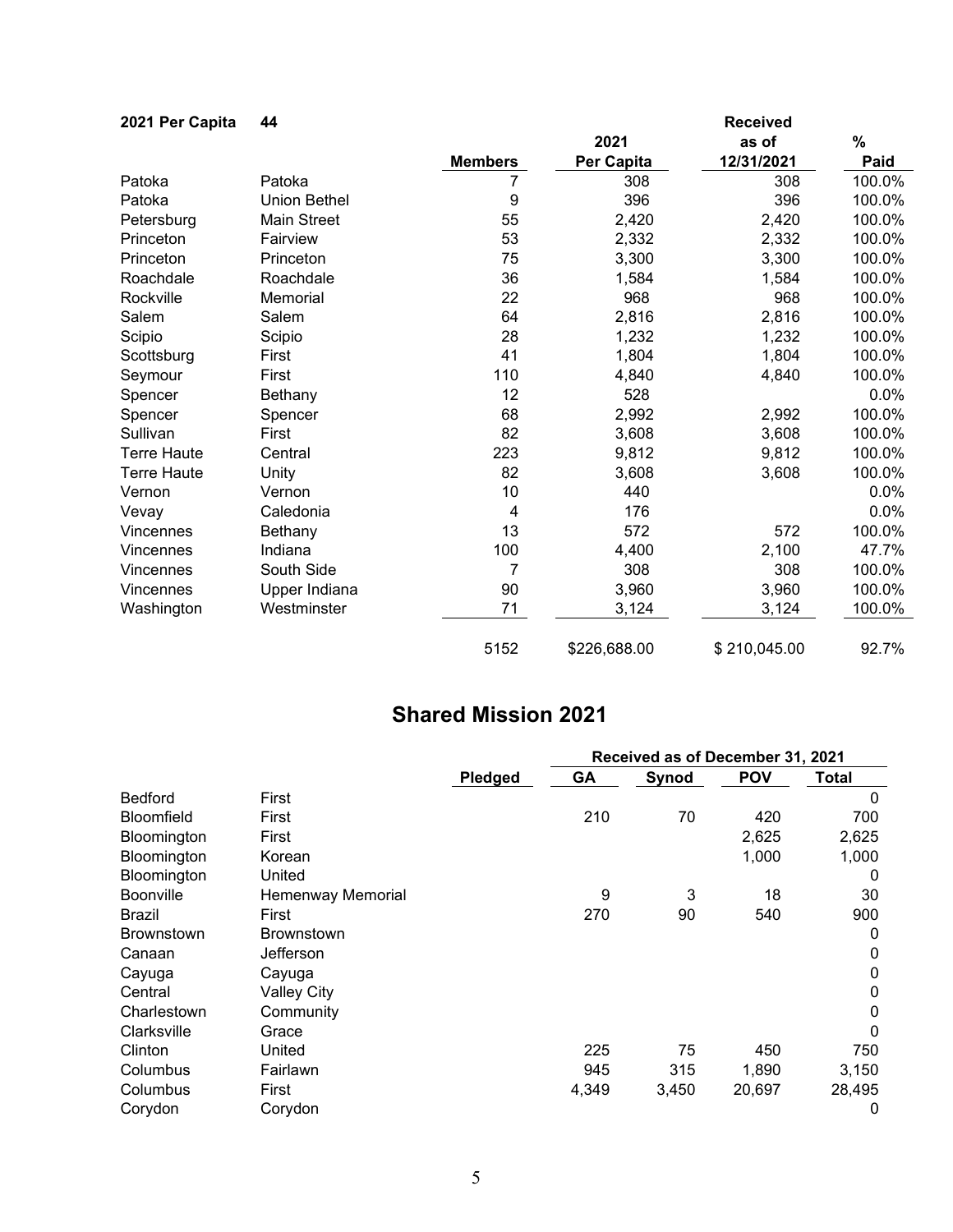# **Shared Mission 2021**

|                     |                              |                | Received as of December 31, 2021 |       |            |              |  |
|---------------------|------------------------------|----------------|----------------------------------|-------|------------|--------------|--|
|                     |                              | <b>Pledged</b> | GA                               | Synod | <b>POV</b> | <b>Total</b> |  |
| Dale                | Dale                         |                |                                  |       |            | 0            |  |
| Elizabeth           | Church of the Covenant       |                |                                  |       |            | 0            |  |
| Evansville          | Eastminster                  |                | 750                              | 250   | 1,500      | 2,500        |  |
| Evansville          | First                        |                | 4,200                            | 1,400 | 8,400      | 14,000       |  |
| Evansville          | <b>First Avenue</b>          |                |                                  |       |            | 0            |  |
| Evansville          | Immanuel                     |                |                                  |       |            | 0            |  |
| Farmersburg         | First                        |                |                                  |       |            | 0            |  |
| Fort Branch         | First                        |                |                                  |       |            | 0            |  |
| Grammer             | Grammer                      |                | 75                               | 25    | 150        | 250          |  |
| Greencastle         | Greencastle                  |                |                                  |       |            | 0            |  |
| Hanover             | Hanover                      |                | 550                              | 250   | 1,200      | 2,000        |  |
| Henryville          | Community                    |                |                                  |       |            | 0            |  |
| Henryville          | Mount Lebanon                |                |                                  |       |            | 0            |  |
| Jeffersonville      | First                        |                | 1,800                            | 600   | 3,600      | 6,000        |  |
| Laconia             | Rehoboth                     |                | 150                              | 50    | 300        | 500          |  |
| Laconia             | United                       |                | 45                               | 15    | 90         | 150          |  |
| Leavenworth         | Community                    |                |                                  | 50    | 100        | 150          |  |
| Lexington           | Lexington                    |                |                                  |       |            | $\mathbf{0}$ |  |
| Livonia             | United                       |                | 2,633                            | 743   | 3,375      | 6,750        |  |
| Madison             | Madison                      |                |                                  |       |            | 0            |  |
| Madison             | Smyrna-Monroe                |                |                                  |       | 300        | 300          |  |
| Martinsville        | First                        |                |                                  |       |            | 0            |  |
| Mitchell            | Mitchell                     |                |                                  |       |            | 0            |  |
| Montezuma           | First                        |                | 150                              | 50    | 300        | 500          |  |
| <b>Mount Vernon</b> | First                        |                | 600                              | 200   | 1,200      | 2,000        |  |
| Nabb                | Nabb                         |                | 30                               | 10    | 60         | 100          |  |
| Nashville           | <b>Brn County Fellowship</b> |                | 1,250                            | 1,250 | 2,500      | 5,000        |  |
| New Albany          | <b>Mount Tabor</b>           |                |                                  |       |            | 0            |  |
| New Albany          | St. John United              |                | 300                              | 100   | 600        | 1,000        |  |
| New Washington      | <b>Trinity United</b>        |                |                                  |       |            | 0            |  |
| North Vernon        | Graham                       |                |                                  |       |            | 0            |  |
| Paoli               | First                        |                |                                  |       |            | 0            |  |
| Patoka              | Patoka                       |                |                                  |       |            | 0            |  |
| Patoka              | <b>Union Bethel</b>          |                |                                  |       |            | 0            |  |
| Petersburg          | <b>Main Street</b>           |                | 1,200                            | 400   | 2,400      | 4,000        |  |
| Princeton           | Fairview                     |                |                                  |       |            | 0            |  |
| Princeton           | Princeton                    |                |                                  |       |            | 0            |  |
| Roachdale           | Roachdale                    |                |                                  |       |            | 0            |  |
| Rockville           | Memorial                     |                |                                  |       |            | 0            |  |
| Salem               | Salem                        |                |                                  |       |            | 0            |  |
| Scipio              | United                       |                | 373                              | 124   | 746        | 1,244        |  |
| Scottsburg          | First                        |                | 200                              | 100   | 2,000      | 2,300        |  |
| Seymour             | First                        |                |                                  |       |            | U            |  |
| Spencer             | <b>Bethany</b>               |                |                                  |       |            | 0            |  |
| Spencer             | Spencer                      |                |                                  |       |            | 0            |  |
| Sullivan            | First                        |                |                                  |       |            | 0            |  |
| <b>Terre Haute</b>  | Central                      |                | 6,775                            | 1,833 | 8,058      | 16,667       |  |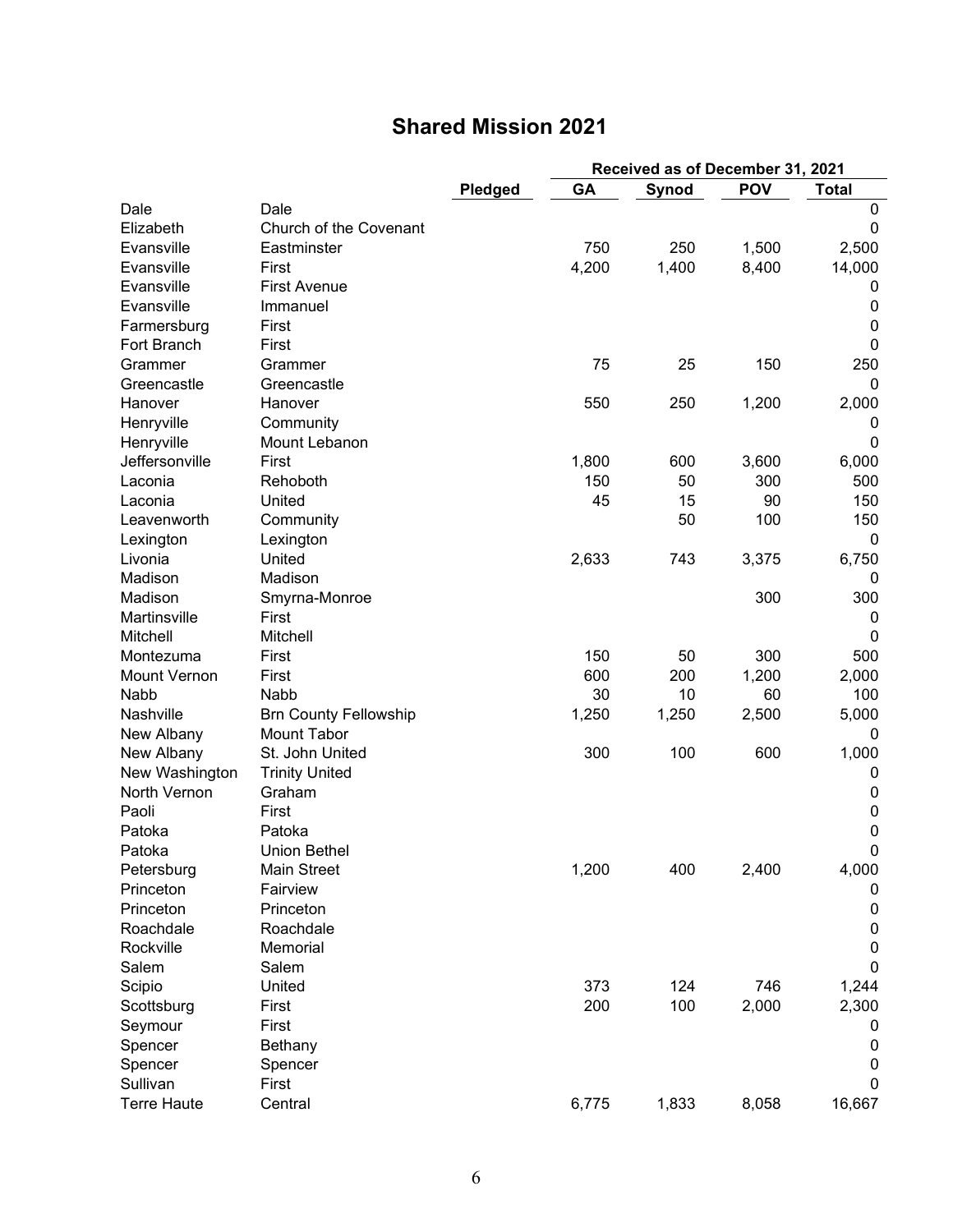# **Shared Mission 2021**

|                  |               |                | Received as of December 31, 2021 |        |            |         |
|------------------|---------------|----------------|----------------------------------|--------|------------|---------|
|                  |               | <b>Pledged</b> | <b>GA</b>                        | Synod  | <b>POV</b> | Total   |
| Terre Haute      | Unity         |                | 44                               | 15     | 89         | 148     |
| Vernon           | Vernon        |                | 75                               | 25     | 150        | 250     |
| Vevay            | Caledonia     |                |                                  |        |            | 0       |
| Vincennes        | Bethany       |                |                                  |        |            | 0       |
| <b>Vincennes</b> | Indiana       |                |                                  |        |            | 0       |
| <b>Vincennes</b> | Southside     |                |                                  |        |            | 0       |
| <b>Vincennes</b> | Upper Indiana |                |                                  |        |            | 0       |
| Washington       | Westminster   |                | 2,160                            | 720    | 4,320      | 7,200   |
|                  |               | 0              | 29,368                           | 12,213 | 69,079     | 110,659 |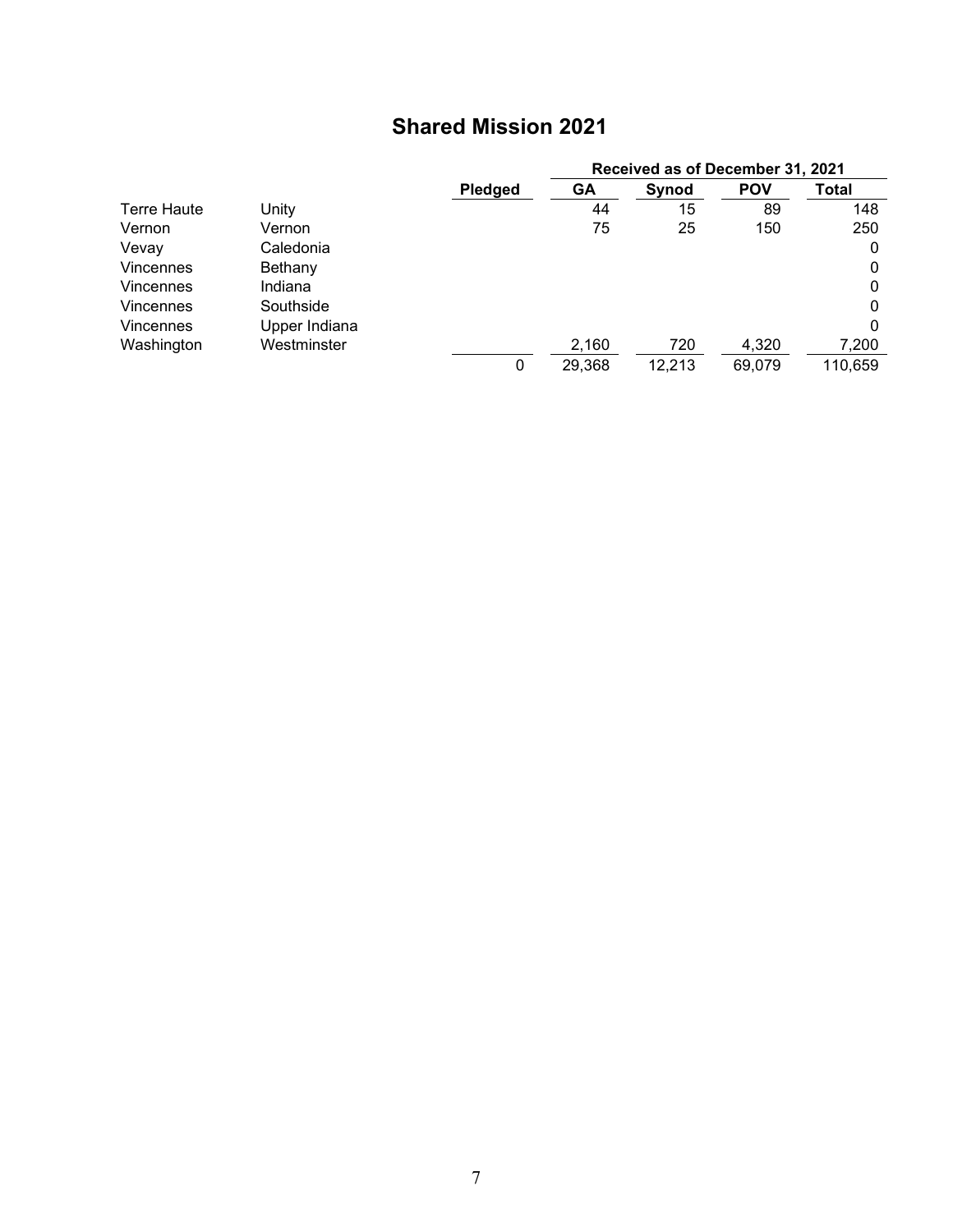## **Report of the Presbytery Council**

The Rev. Susan McGhee, Moderator

## **For Presbytery's Information**

## **The Presbytery Council met December 7, 2021, by videoconference and took the following actions**:

- 1. Acting as a Commission of Presbytery, appointed and commissioned Joe Kimmel to serve as moderator of session for United Presbyterian Church, Laconia.
- 2. Acting as a Commission of Presbytery, approved a Resolution for the Dissolution of the Grammer Presbyterian Church (attached)
- 3. Acting as a Commission of Presbytery, approved a Resolution for the Dissolution of the Bethany Presbyterian Church, Spencer (attached)

## **The Presbytery Council met January 11, 2022, by videoconference and took the following actions:**

- 1. Acting as a Commission of Presbytery, elected Elder Gary Crow to serve on the Committee on Preparation for Ministry, Class of 2022
- 2. Called a special meeting of the Presbytery Assembly for February 10, 2022, by zoom videoconference, to examine Heather Thiessen for Ordination
- 3. Acted on matters relating to assistance for congregations working to resettle refugee families, including making a grant to Central Presbyterian Church, Terre Haute, for \$5,000

## **The Presbytery Council met February 8, 2022, by videoconference and took the following actions:**

- 1. Acting as a Commission of Presbytery, approved a request from the Congregation of United Presbyterian Church, Laconia, for a waiver of term limits for session members per G-2.0404
- 2. Called a special meeting of the Presbytery Assembly for February 10, 2022, to examine Heather Thiessen for Ordination
- 3. Authorized a grant of \$10,000 from Disaster Assistance to United Presbyterian Church, Bloomington, following storm damage
- 4. Approved the recommendation of the Executive Presbyter to hold the April 7, 2022 Assembly via zoom videoconference

### **The Presbytery Council met March 22, 2022, by videoconference and took the following actions:**

- 1. Observed memorial moments for the Rev. Kevin Fleming
- 2. Acting as a Commission of Presbytery, approved a request from the Congregation of Community Presbyterian Church, Leavenworth, for a waiver of term limits for session members per G-2.0404
- 3. Acting as a Commission of Presbytery, approved a request from the Congregation of Community Presbyterian Church, Charlestown, for a waiver of term limits for session members per G-2.0404
- 4. Acting as a Commission of Presbytery, appointed Cheryl Thorne to serve as moderator of session for the Princeton Presbyterian Church, effective April 1, 2022.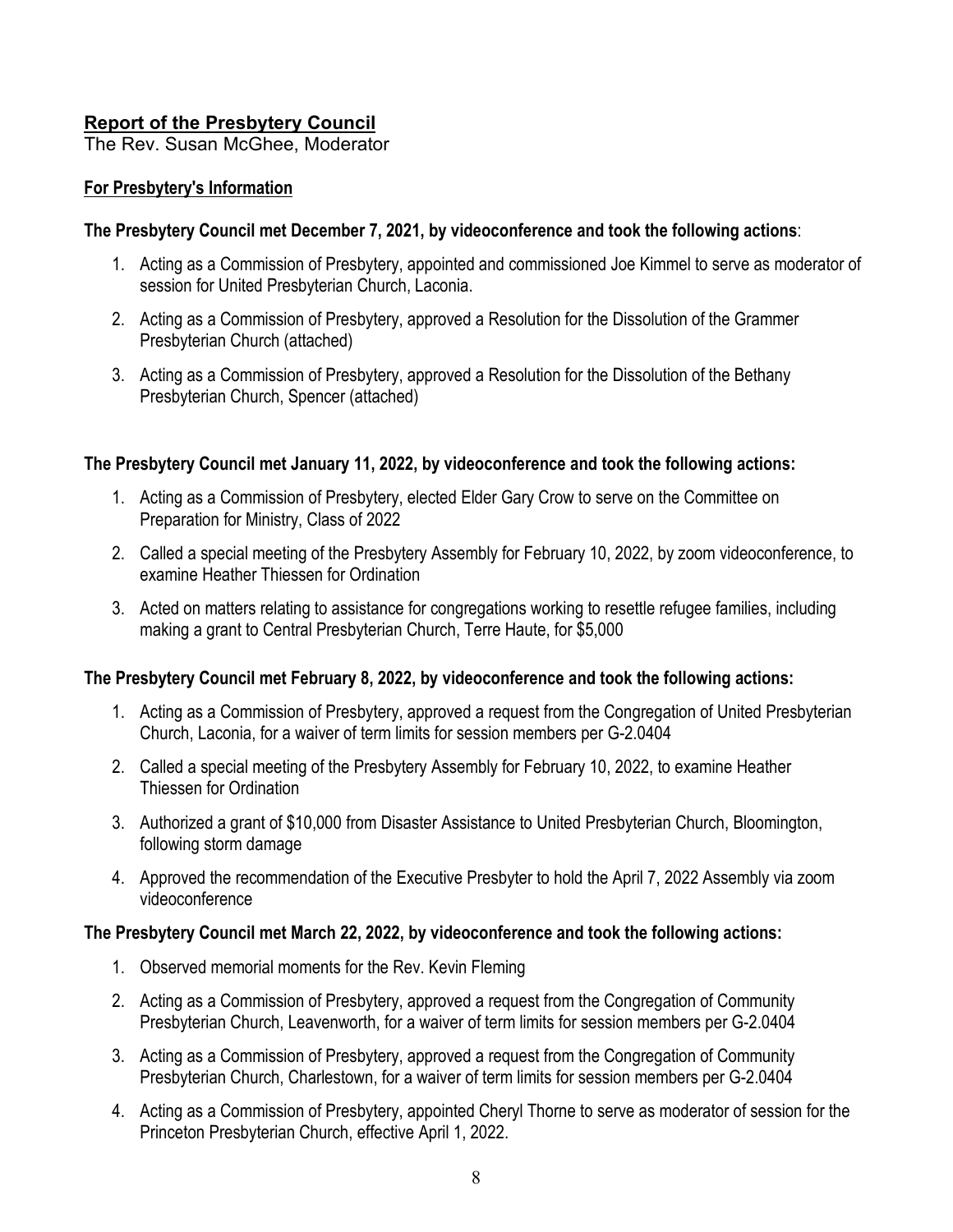- 5. Approved a grant to First Presbyterian Church, Jeffersonville, for assistance with relocating a refugee family.
- 6. Set the August Presbytery Assembly for First Presbyterian Church, Bloomington, to be held as a hybrid meeting.
- 7. Bid farewell and Godspeed to Council member Vanlal Hruaia.
- 8. Reviewed a revised covenant among Pyoca Camp and Retreat Center, the Presbytery of Whitewater Valley, and the Presbytery of Ohio Valley, to be presented for Presbytery Action at the April 7 Assembly. (attached)

## **For Presbytery Action:**

**1.** That the attached "Covenant Among The Presbytery of Ohio Valley, The Presbytery of Whitewater Valley, and the Pyoca Camp and Retreat Center" be approved.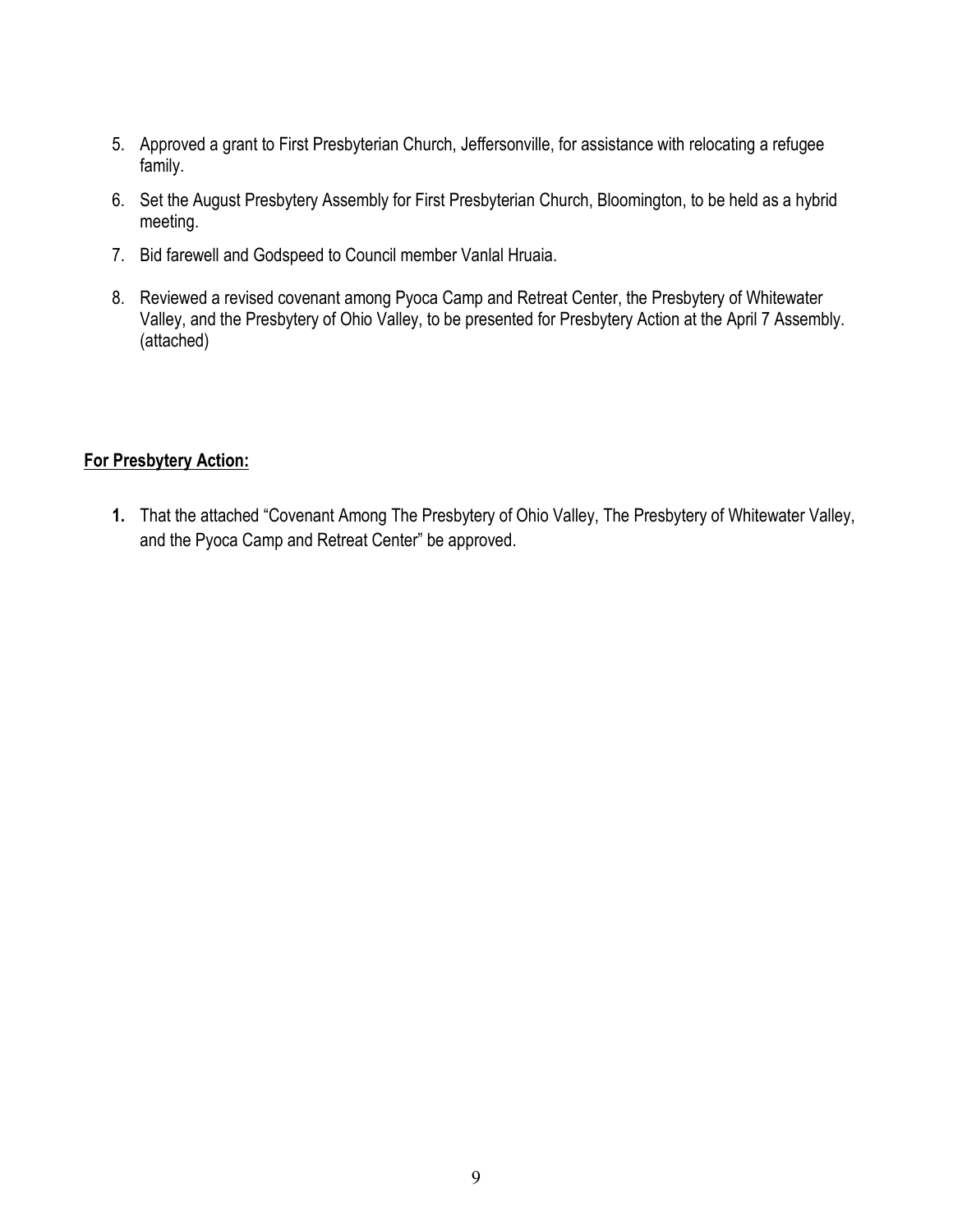## **A Covenant Among The Presbytery of Ohio Valley, The Presbytery of Whitewater Valley, and the Pyoca Camp and Retreat Center (proposed 2022 revision)**

### **I. Parties**

This revised covenant is entered into between the Presbyteries of Ohio Valley and Whitewater Valley and Pyoca Camp and Retreat Center, Inc. (PCRC), an Indiana not-for-profit public benefit corporation. The original covenant was agreed to by all parties in 2019.

#### **II. Covenant**

The Presbyteries of Ohio Valley and Whitewater Valley and the PCRC covenant together to affirm our support for Camp Pyoca, and our present and historic partnership and mutuality of purpose in providing for Camp Pyoca and to outline the promises of all parties to each other as the PCRC establishes itself as a non-profit camp and retreat center to carry on the mission and purpose of Camp Pyoca. Recognizing that the future may bring significant changes for the PCRC and the partner Presbyteries, it is anticipated that this Covenant will be revised as circumstances evolve, and agree to review and renew this Covenant at least every three years, or at the request of any of the parties as circumstances require.

#### **III. The Promises of the Presbyteries of Ohio Valley and Whitewater Valley to the PCRC**

- A. The Presbyteries provide PCRC an affiliation with the Presbyterian Church (USA) and recognize PCRC as an institution related to both Presbyteries through this Covenant. The Presbyteries recognize PCRC as an institution with ties to the Presbyterian Church (USA) where programs with multiple denominations and/or interfaith endeavors may take place.
- B. Recognizing that PCRC will be an independent entity, the Presbyteries will encourage their pastors and congregations to consider the PCRC for summer camping programs, retreats, and/or other conferences hosted by the PCRC. They will publicize the PCRC camps, retreats, and other programs on their web sites and in emails, newsletters, etc., and will provide links on their web sites to the PCRC home page.
- C. The Presbyteries will collaborate with the PCRC in planning and sponsoring events each year designed to meet the needs of the Church: these may include, but are not limited to Presbytery assemblies, youth conferences, or pastor retreats.
- D. The staff and leaders of both Presbyteries will strive to remain informed about the programs and policies of the PCRC, and will support and interpret its mission.
- E. Each Presbytery will provide access to its Council, and will offer the PCRC the opportunity to report at its regular assemblies.
- F. Each Presbytery will name two nominees to the PCRC Board of Directors each year through its normal election process. Should the Board of Directors not elect a nominee from a Presbytery, it will request that the Presbytery nominate an alternative.
- G. The Presbyteries will encourage support of the PCRC through inclusion of financial support in their annual budgets, and will encourage congregations to participate in the financial support and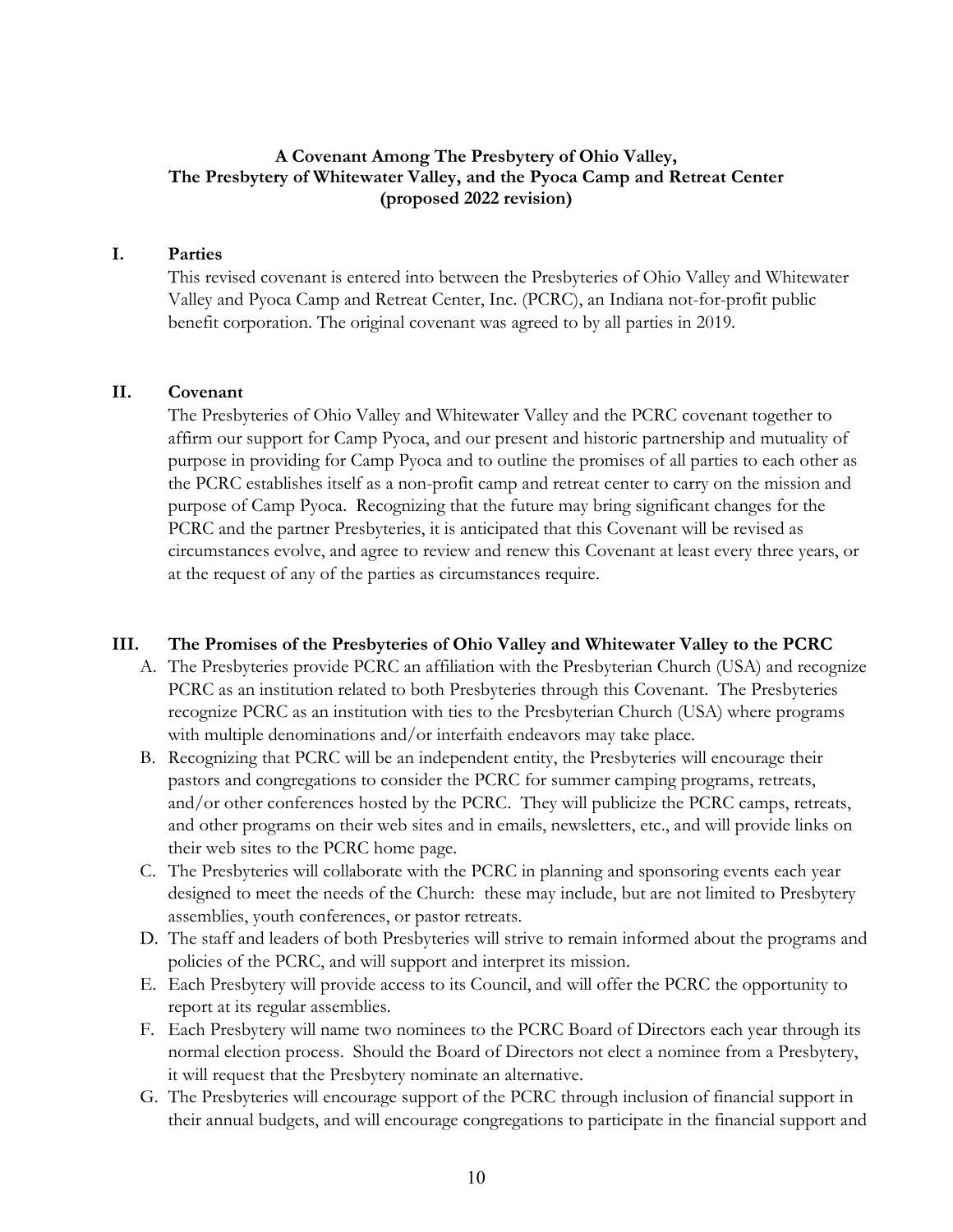fundraising objectives of the PCRC, in consultation with and in collaboration between the PCRC and the Presbytery Councils.

**IV. An Additional Promise of the Presbytery of Whitewater Valley to the PCRC** The Presbytery of Whitewater Valley, working through the Board of Directors and the Coordinating Council, intends at the appropriate time to transfer the current Camp Pyoca real property, fixtures, equipment, and tangible assets to the new independent PCRC for reasonable consideration. Terms of this transfer to be addressed in a separate Transition Agreement between the Presbytery of Whitewater Valley and the PCRC.

## **V. The Promises of the PCRC to the Presbyteries of Ohio Valley and Whitewater Valley**

- A. The PCRC covenants to offer staff leadership and physical facilities for appropriate training events, programs, seminars, and related activities, including events specifically designed to meet the needs of the Presbyteries, their member congregations, and their other organizations and institutions.
- B. The PCRC will provide complimentary weekday lodging for renewal and study leave to pastoral leaders and youth staff of congregations from both Presbyteries, and will communicate this amenity to the Presbyteries each year.
- C. The PCRC will offer a lodging discount to congregations from both Presbyteries for youth, adult, and family retreats, and will communicate this discount to the Presbyteries each year.
- D. The PCRC Board of Directors will operate according to its bylaws. The PCRC will provide both Presbyteries an annual financial report with periodic updates as necessary at the request of the leadership of either Presbytery.
- E. The PCRC will provide programming and leadership to uphold the historic and present focus of the Reformed tradition.
- F. The PCRC will cooperate and collaborate with both Presbyteries, seeking ways to support them, their member congregations, and their other organizations and institutions.

## **VI. Additional Promises of the PCRC to the Presbytery of Whitewater Valley**

- A. The PCRC will maintain the real property, fixtures, equipment, and tangible assets of Camp Pyoca and of the PCRC in good working order and repair, and will make improvements as finances allow and needs require.
- B. During the transition of Camp Pyoca to an independent camp and retreat center and until a final transfer of the property is executed, the PCRC shall not incur any material indebtedness without the advance approval of the Presbytery of Whitewater Valley. In the spirit of the historic partnership of Camp Pyoca and the Presbytery of Whitewater Valley, consultation between the PCRC and the Presbytery of Whitewater Valley concerning encumbrances on the land or buildings shall continue once the transition is complete (in keeping with the provision in Section VI. C. below).
- C. The PCRC Board of Directors will not sell any land or buildings transferred to it from the Presbytery of Whitewater Valley without prior consultation with and approval from the Presbytery's Board of Directors. If at any time in the future the PCRC is formally dissolved, declares bankruptcy, has a receiver appointed, or finds it is unable to continue as an independent entity, its real and personal assets remaining after provision for payment of valid debts and liabilities shall be distributed to the Presbytery or its successor.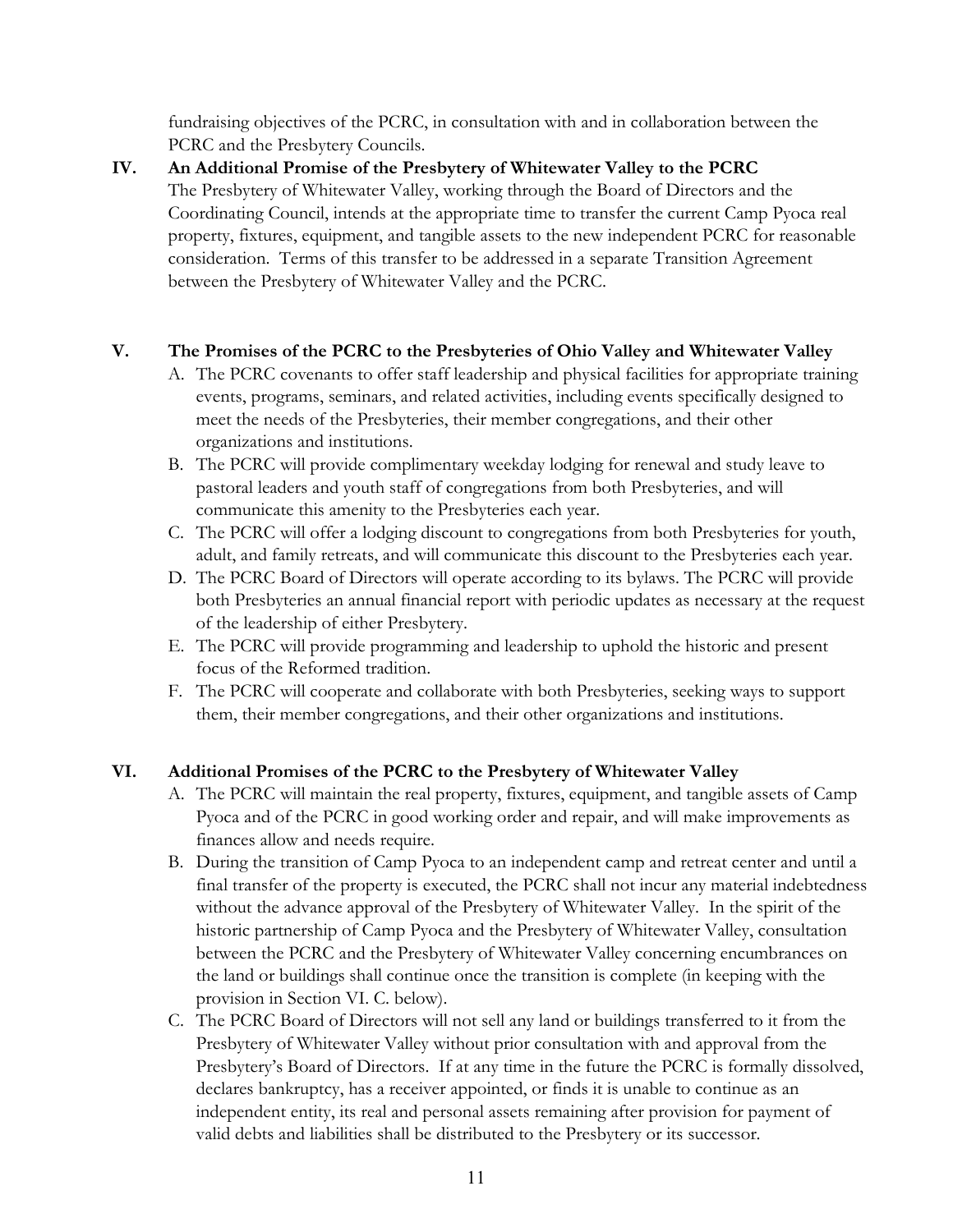## **Resolution for the Dissolution of the Grammer Presbyterian Church (U.S.A.) Grammer, Indiana**

**WHEREAS,** the Session of the Grammer Presbyterian Church (U.S.A.), notified the Executive Presbyter of Presbytery of Ohio Valley of its desire to have the congregation dissolved; and **WHEREAS,** Stated Clerk Joe Kimmel and Executive Presbyter Susan McGhee met with the Session and Congregation on October 31, 2021, to confer about the process of dissolution; and **WHEREAS,** the Session and Congregation reaffirmed its decision to move toward dissolution; and **WHEREAS,** the final Service of Worship was held November 14, 2021, with Elder Kimmel representing the Presbytery;

Now, therefore,

**BE IT RESOLVED** that the Presbytery of Ohio Valley, by means of its Council, dissolve the Grammer Presbyterian Church (U.S.A.), effective December 15, 2021, with gratitude for its faithful ministry as a congregation of the Presbyterian Church (U.S.A.); and

**BE IT FURTHER RESOLVED** that the Officers of the Presbytery of Ohio Valley, Inc., be commissioned and authorized

- 1. to act on all matters pertaining to the dissolution of the Congregation,
- 2. to act on all matters pertaining the disposition of property and other assets,
- 3. to assist in matters pertaining to the dissolution of the Grammer Presbyterian Church, Inc., and
- 4. to make regular reports to the Council and a final report to the Presbytery; and

**BE IT FURTHER RESOLVED** that the Presbytery of Ohio Valley offer prayers for the former members of the Grammer Presbyterian Church (U.S.A.), as they continue in Christian witness, service, and fellowship in other congregations.

Adopted this 7<sup>th</sup> day of December 2021, by the Presbytery of Ohio Valley, through its Council. Attest:

Susan C. McGhee E. Joseph Kimmel, Jr. C.E.O., Presbytery of Ohio Valley, Inc. Secretary, Presbytery of Ohio Valley, Inc.

Moderator, Presbytery Council Stated Clerk, Presbytery of Ohio Valley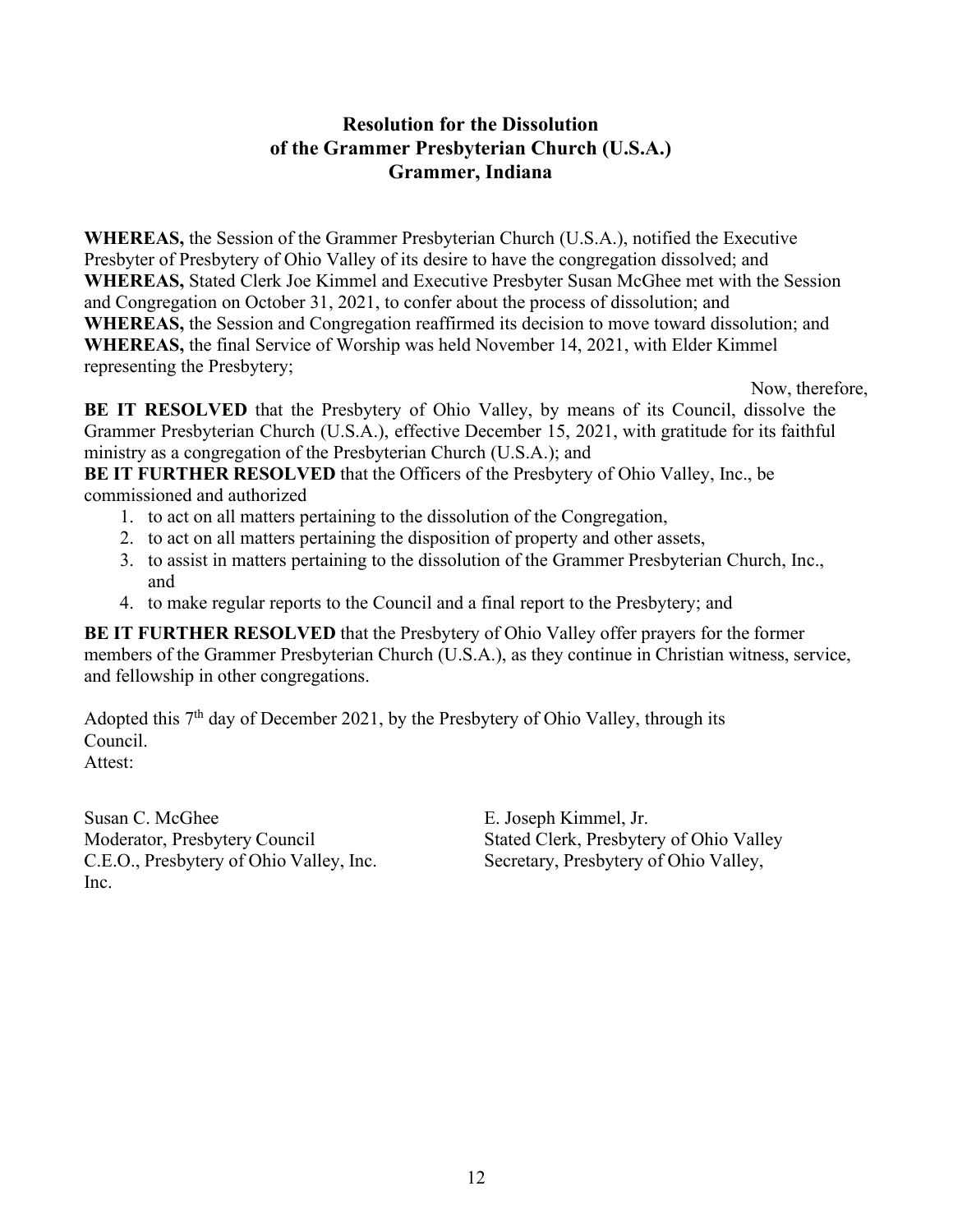## **Resolution for the Dissolution of the Bethany Presbyterian Church (U.S.A.) Spencer, Indiana**

**WHEREAS,** the Session and Congregation of the Bethany Presbyterian Church (U.S.A.), Spencer, Indiana, notified the Executive Presbyter of Presbytery of Ohio Valley of its desire to have the congregation dissolved; and

**WHEREAS,** the Church Treasurer informed the Executive Presbyter that the Congregation no longer had funds to pay church bills; and

**WHEREAS,** the Presbytery, acting through Executive Presbyter Susan McGhee and Presbytery Treasurer Jean Brown, assumed all financial obligations for the church and conferred with officers of Congregation about the process of dissolution; and

**WHEREAS,** the Session confirmed its decision to move toward the dissolution of the Congregation, and indicated that it did not wish to hold a final Service of Worship

Now, therefore,

**BE IT RESOLVED** that the Presbytery of Ohio Valley, by means of its Council, dissolve the Bethany Presbyterian Church (U.S.A.), Spencer, Indiana, effective December 15, 2021, with gratitude for its faithful ministry as a congregation of the Presbyterian Church (U.S.A.); and

**BE IT FURTHER RESOLVED** that the Officers of the Presbytery of Ohio Valley, Inc., be commissioned and authorized

- 1. to act on all matters pertaining to the dissolution of the Congregation,
- 2. to act on all matters pertaining the disposition of property and other assets, and
- 3. to make regular reports to the Council and a final report to the Presbytery; and

**BE IT FURTHER RESOLVED** that the Presbytery of Ohio Valley offer prayers for the former members of the Bethany Presbyterian Church (U.S.A.), Spencer, Indiana, as they continue in Christian witness, service, and fellowship in other congregations.

Adopted this 7<sup>th</sup> day of December 2021, by the Presbytery of Ohio Valley, through its Council.

Attest:

Susan C. McGhee E. Joseph Kimmel, Jr.

Moderator, Presbytery Council Stated Clerk, Presbytery of Ohio Valley C.E.O., Presbytery of Ohio Valley, Inc. Secretary, Presbytery of Ohio Valley, Inc.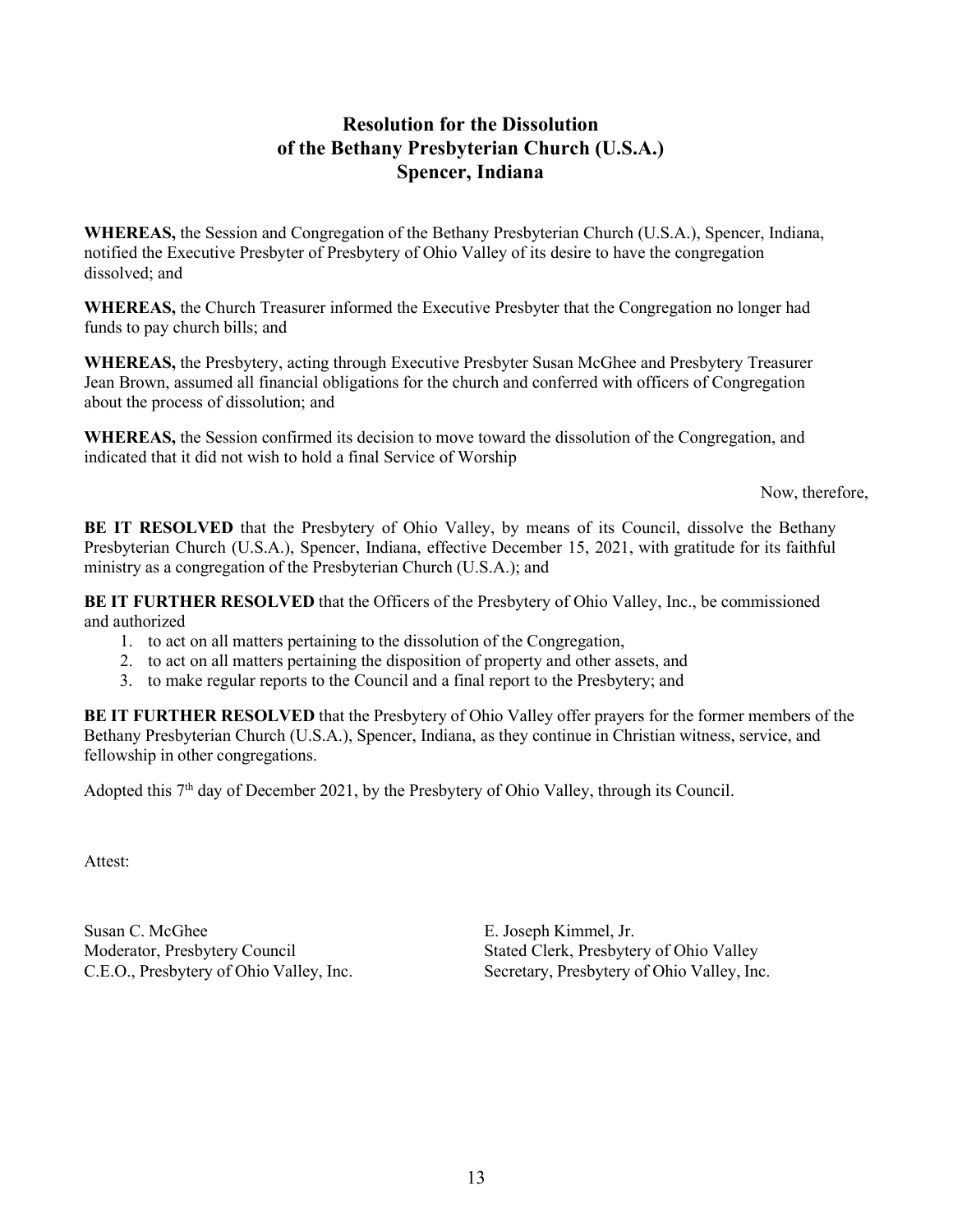## **Committee on Ministry Report**

Elder Mary McClellan and the Rev. John Napoli, Co-Moderators

Summary of COM actions, **November 8, 2021,** through **March 22, 2022.**

# **FOR INFORMATION**

At the **January 11, 2022, meeting**, the Committee on Ministry took the following actions:

- 1. Approved the following agreements:
	- a. **First Presbyterian Church of Bloomington** and the **Rev. Scott Kenefake** serving as Transitional Pastor

| Period     | Hrs./wk  | Salary   | Housing | Auto Mi. | ⊟ Study ∟ | Pd.Vac  | Cont.Ed. | Pension |
|------------|----------|----------|---------|----------|-----------|---------|----------|---------|
| 11/09/2021 | 40hrs/wk | \$96,000 | N/A     | Vch.IRS  | 2 weeks   | 4 Weeks | \$3.374  | Yes     |
| l to       |          |          |         | rate     | incl. 2   | incl. 4 |          |         |
| 11/08/2022 |          |          |         |          | Sundavs   | Sundavs |          |         |

b. **First Presbyterian Church of Scottsburg** and the **Rev. Don Summerfield** serving as Stated Supply Pastor

| Period     | Hrs./wk  | Salary  | Housing  | Auto Mi. | Study ∟ | Pd.Vac  | Cont.Ed. | Pension |
|------------|----------|---------|----------|----------|---------|---------|----------|---------|
| 01/01/2022 | 20hrs/wk | \$9.746 | \$12,500 | Vch.IRS  | 2 weeks | 4 Weeks | \$700    | Yes     |
| l to       |          |         |          | rate     | incl. 2 | incl. 4 |          |         |
| 12/31/2022 |          |         |          |          | Sundavs | Sundavs |          |         |

c. **Fairview Presbyterian Church of Princeton** and the **Rev. Mark Holland** serving as Ecumenical Supply Pastor

| Period     | Hrs./wk  | Salary     | Housing | Auto Mi. | Study L | Pd.Vac  | Cont.Ed. | Pension |
|------------|----------|------------|---------|----------|---------|---------|----------|---------|
| 01/01/2022 | 18hrs/wk | l \$20.472 | N/A     | Vch.IRS  | 2 weeks | 4 Weeks | N/A      | Yes     |
| to         |          |            |         | rate     | incl. 2 | incl. 4 |          |         |
| 12/31/2022 |          |            |         |          | Sundavs | Sundavs |          |         |

d. **First Presbyterian Church of Fort Branch** and the **Rev. Corey Atkins** serving as Ecumenical Supply Pastor

| Period     | Hrs./wk  | Salarv   | Housing | Auto Mi.     | Study L | Pd.Vac  | Cont.Ed. | Pension |
|------------|----------|----------|---------|--------------|---------|---------|----------|---------|
| 01/01/2022 | 20hrs/wk | \$31,200 | Manse + | Vch.IRS      | 2 weeks | 4 Weeks | \$600    | No      |
| to         |          |          | \$4.000 | rate -       | incl. 2 | incl. 4 |          |         |
| 12/31/2022 |          |          |         | \$1,300 est. | Sundavs | Sundavs |          |         |

At the **March 22, 2022, meeting**, the Committee on Ministry took the following actions:

- 1. Approved the following agreement:
	- a. **First Presbyterian Church** of **Paoli** and the **Rev. Robert Turner** serving as Stated Supply Pastor

| Period     | Hrs./wk | Salary                              | Housing | Auto Mi.   | Study L | Pd.Vac  | Cont.Ed.  | Pension |
|------------|---------|-------------------------------------|---------|------------|---------|---------|-----------|---------|
| 01/01/2022 |         | 15hrs/wk   \$18,758.25*   See note. |         | Vch.IRS    | 2 weeks | 4 Weeks | l \$1.200 | Yes     |
| to         |         |                                     |         | rate -     | incl. 2 | incl. 4 |           |         |
| 12/31/2022 |         |                                     |         | \$500 est. | Sundavs | Sundavs |           |         |

\*Up to 100% may be designated as housing allowance.